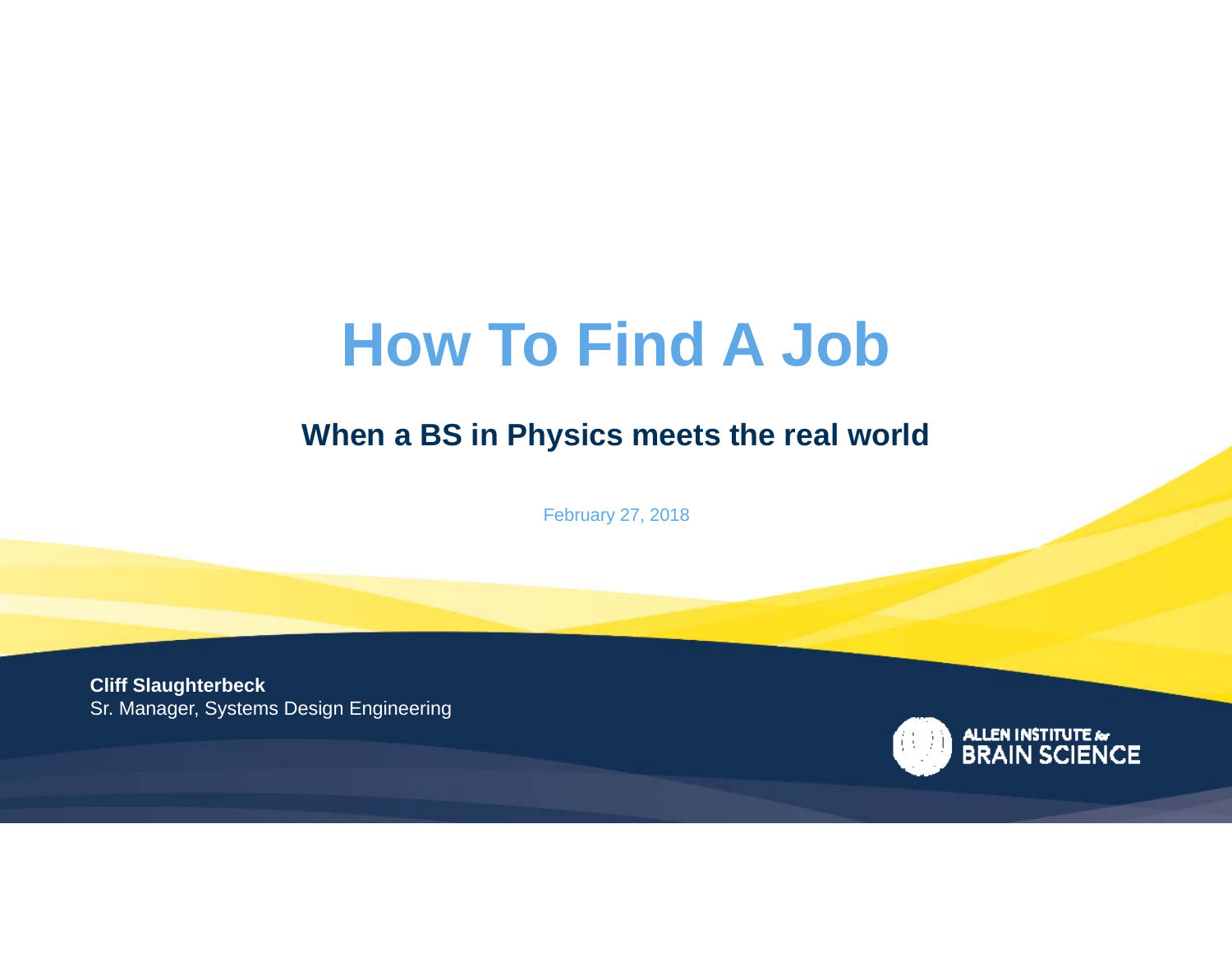### **About Me – Education**

#### **Graduated from University of Idaho with BS in Physics and BS in Mathematics in 1987**

- Thought I would be interested in studying astronomy, but found optics and condensed matter physics interesting as well.
- Decided I wanted to go to graduate school…

#### **Graduated from UW with a PhD in Physics in 1996**

- Helped move from the old Physics Bldg (now Mary Gates Hall) into this building
- Thesis: "Surface Melting of Ice" (advisor Sam Fain).
- Also spent time working with the Physics Ed group as a TA.
- Realized that I wasn't all that interested in academic career track as I neared completion of my studies – what to do next?



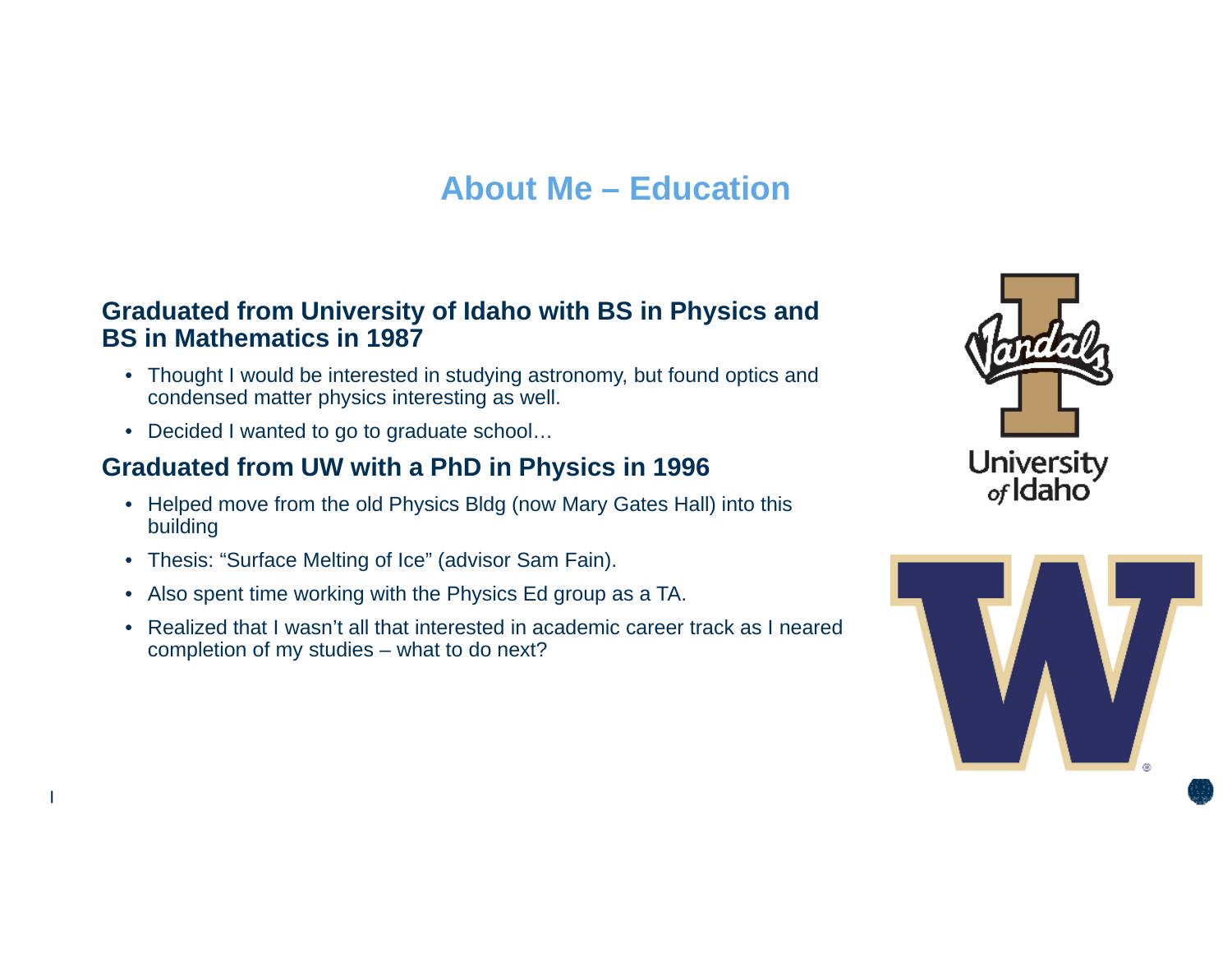### **About Me – Employment History I**

#### **Applications Engineer, Microstar Laboratories – Bellevue ('96 – '00)**

- Data acquisition specialist
- Conducted training sessions for customers and employees

#### **Embedded Software Engineer, Index Sensors and Controls – Redmond/Stanwood ('00 – '03)**

- They were one of my customers when I worked for Microstar Laboratories
- Designed embedded control systems on microcontrollers for automotive systems, refrigerator/freezers, pellet stove controllers, and even a coffee roaster.
- No operating system, just read and write directly to ports to send and receive signals.



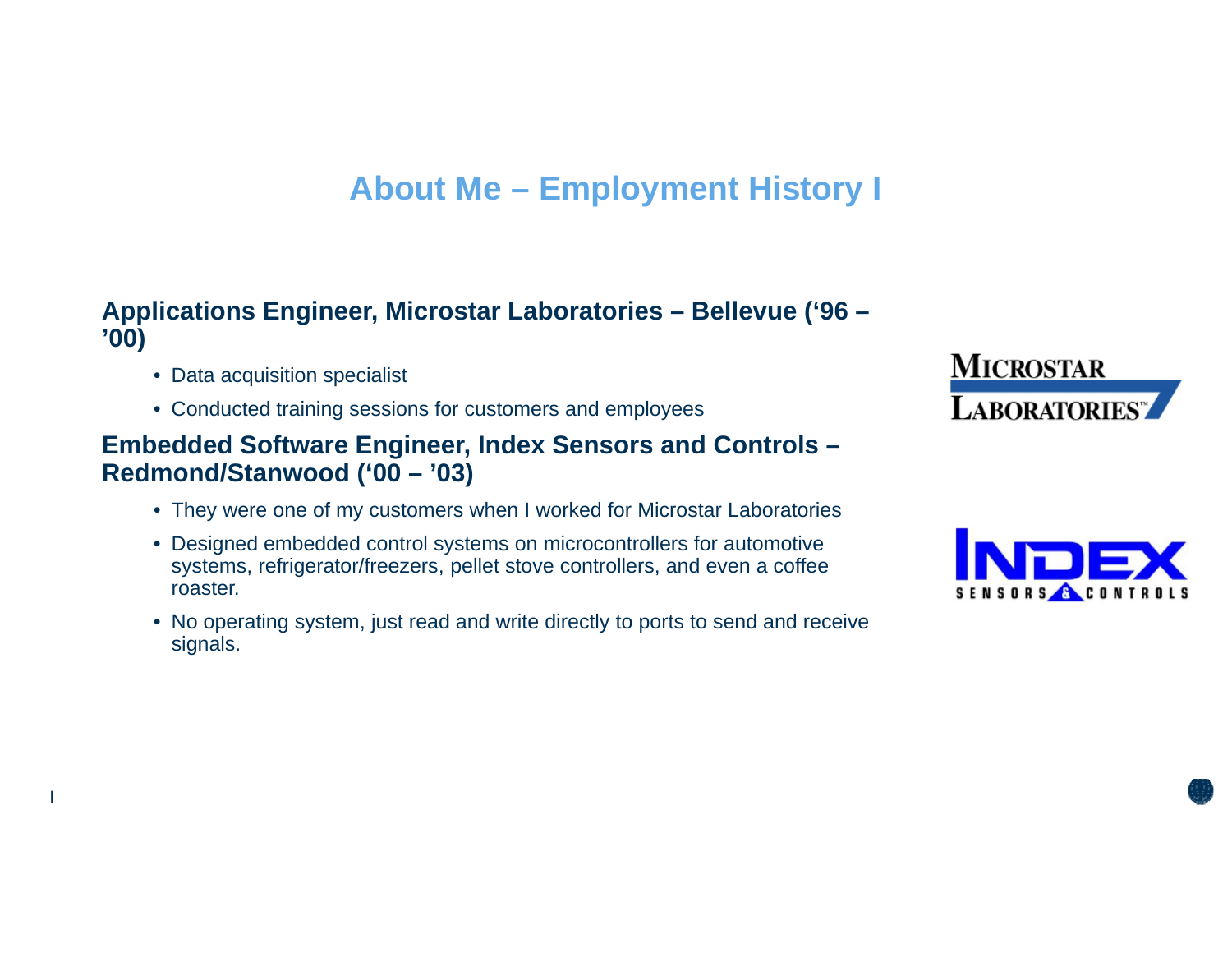#### **About Me – Employment History II**

#### **Embedded Software Engineer, Intelligent Ion Inc. – Seattle ('04)**

- Spin off from UW Chemistry department professor who had an idea he wanted to commercialize
- Startup company trying to build a desktop sized mass spectrometer.
- Continued to develop skills as an embedded software engineer working with custom chips, 32-bit processors (still no OS) and TCP/IP.

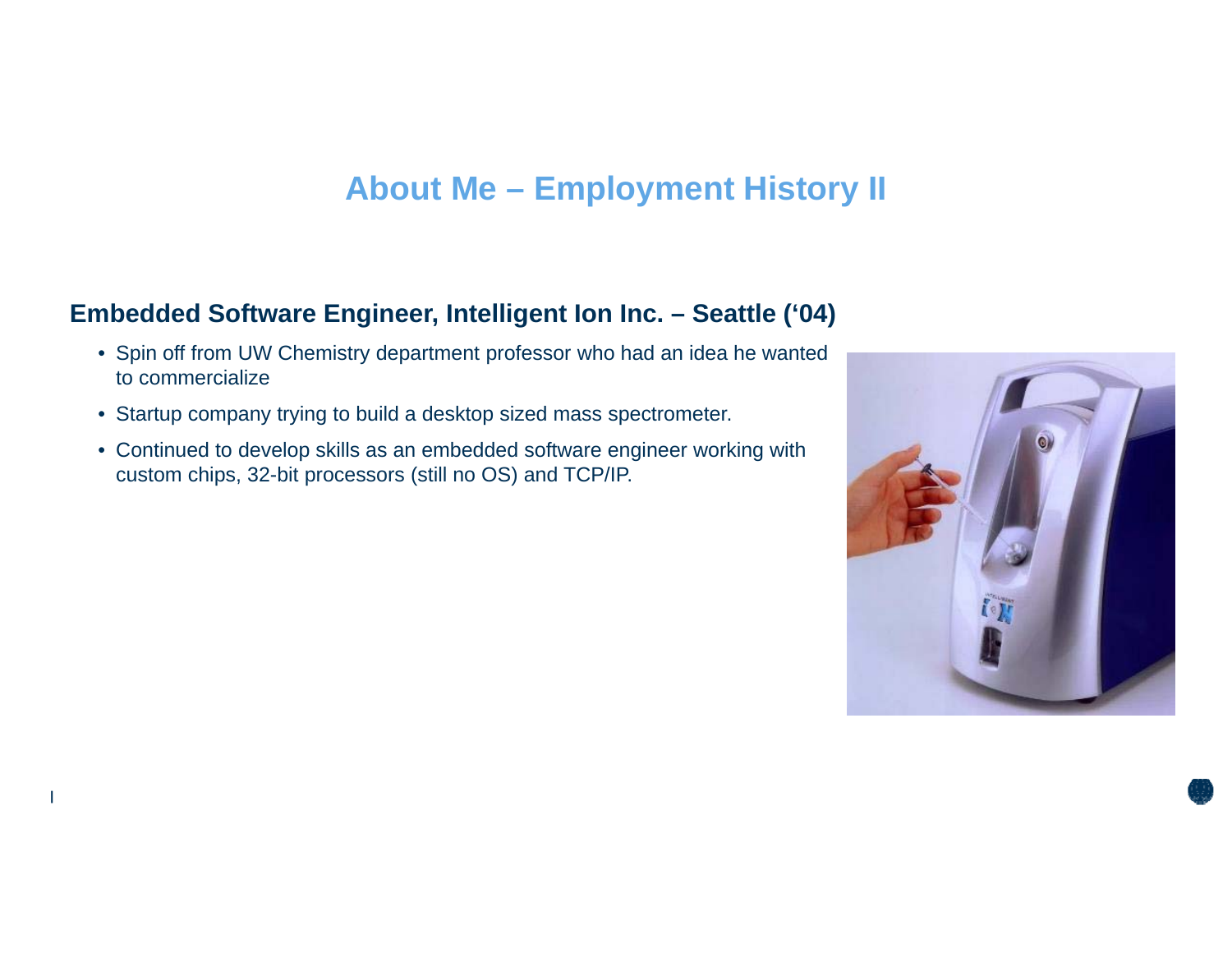





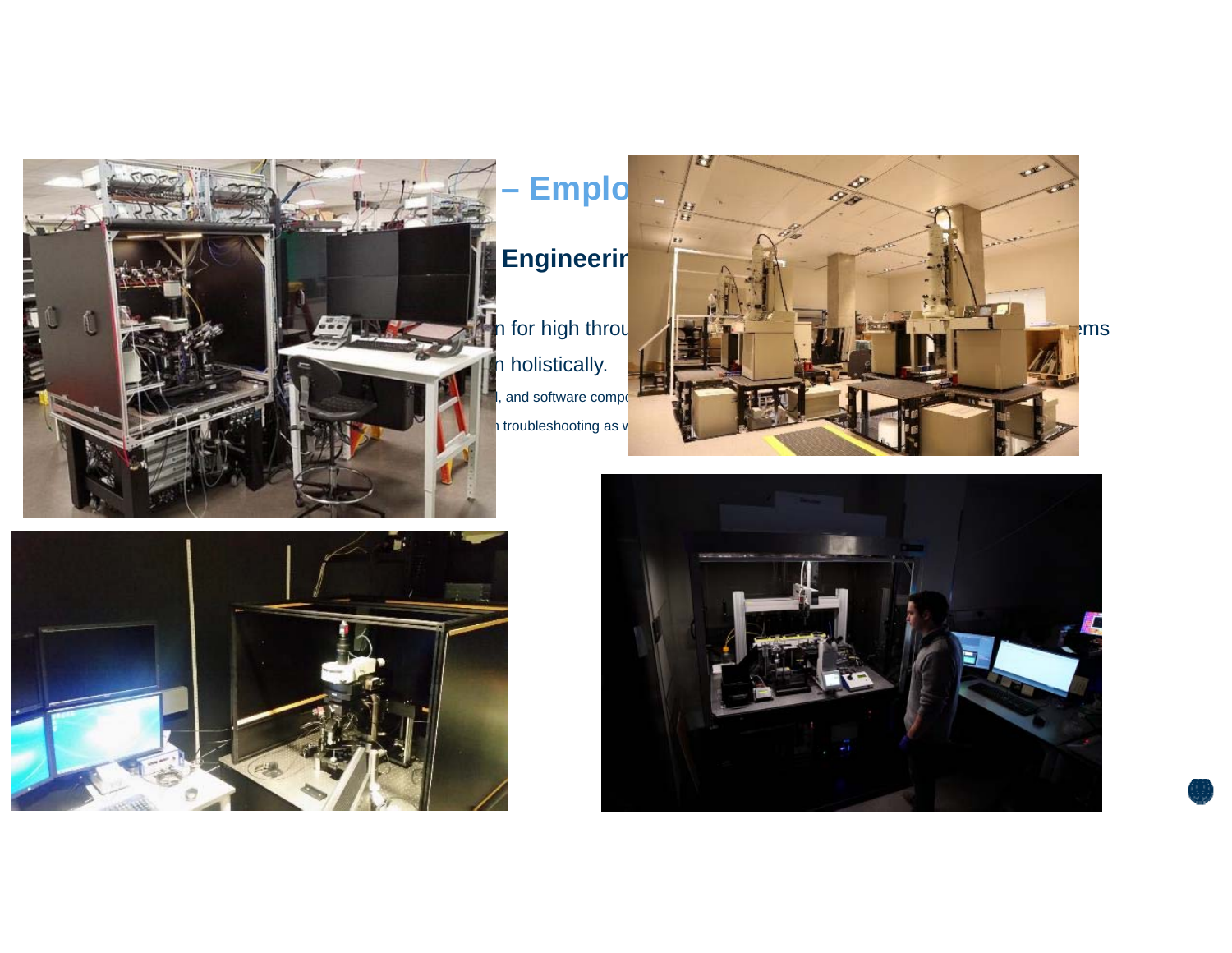### **The Job Search Process**

#### **Steps**

- **1. Identify companies you might want to work for**
- **2. Application process – Resume and cover letter**
- **3. Phone Screen(s) – can be several levels of this**
- **4. Interviews – not uncommon to be more than one**
- **5. Repeat…in parallel**



**| 6 alleninstitute.org | brain-map.org**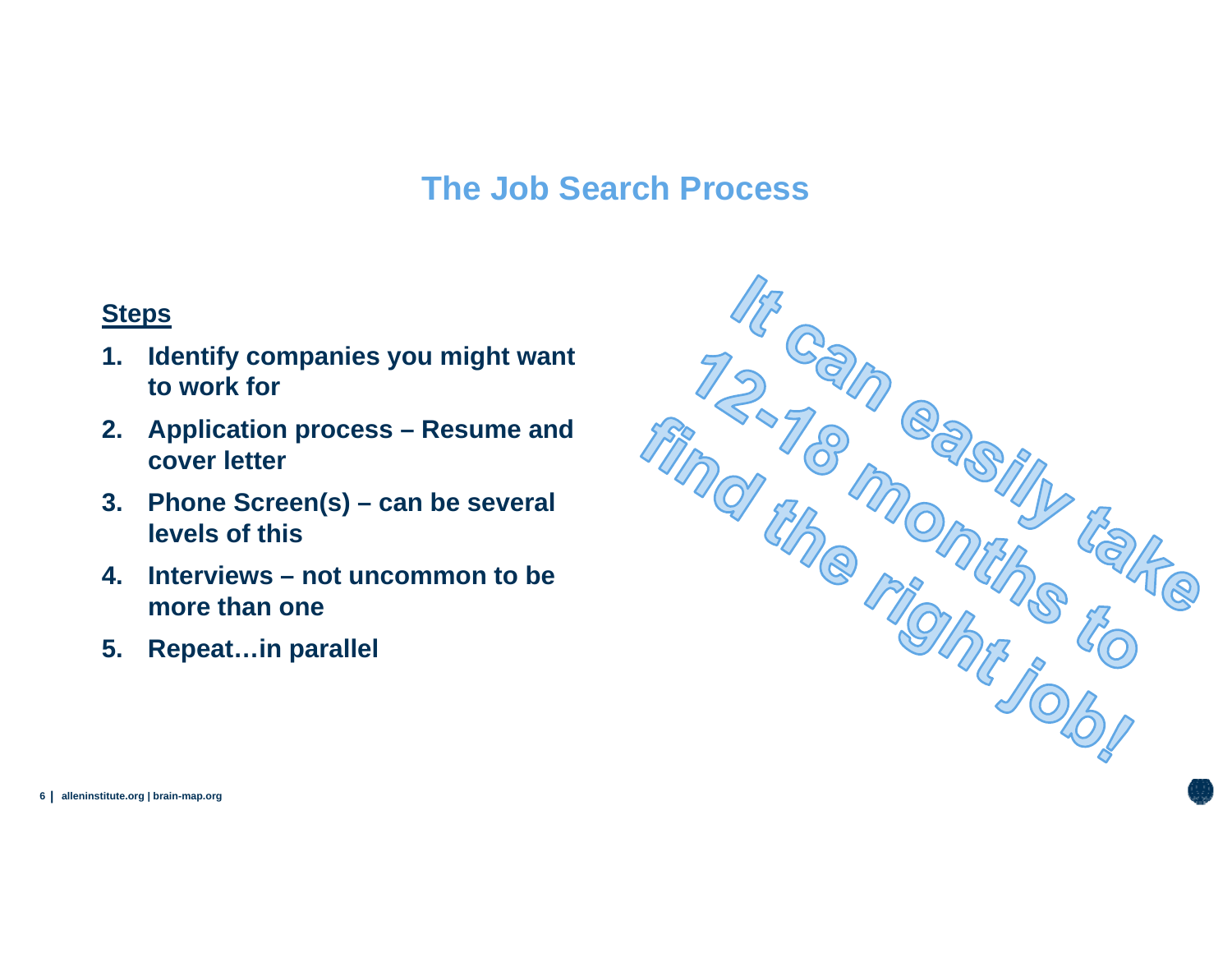### **How to find a job – Looking for a company**

## *Know what you want to do with your career and apply for positions that match that.*

#### **Networking**

- Use any inside contacts that you have at a company to your advantage
- This is a **huge** benefit to getting your resume seen.
- Use Linked In, family contacts, friends, etc.

#### **Don't flood the market.**

- Employers can see if you applied for multiple positions at the same place
- Quality over quantity!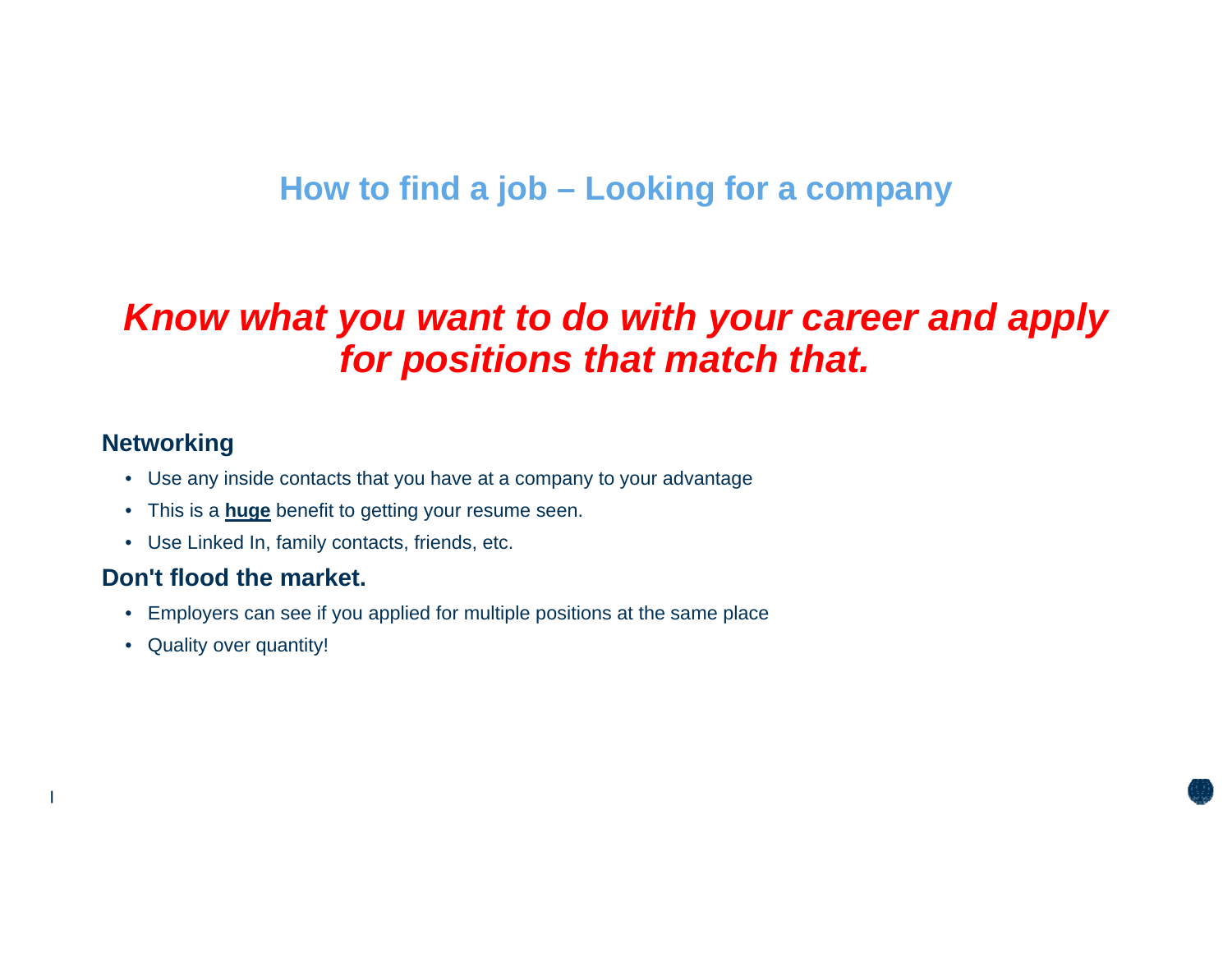#### **How to find a job – Your resume**

- $\bullet$  Things to include: Skills
	- Analytical skills physics education is excellent preparation for this. Make sure you emphasize how well you solve problems.
	- Software languages C++, Python, etc.
	- Instrumentation skills, e.g. optics, lasers, etc.
	- EE tools FPGA, Analog/digital design, Board layout
	- ME tools Solidworks, etc.
- $\bullet$  Things to include: Experience
	- List most important experiences first
	- Senior project, internships
- $\bullet$  Things not to include
	- Class list not relevant to any job you will ever apply for.
	- GPA if < 3.7

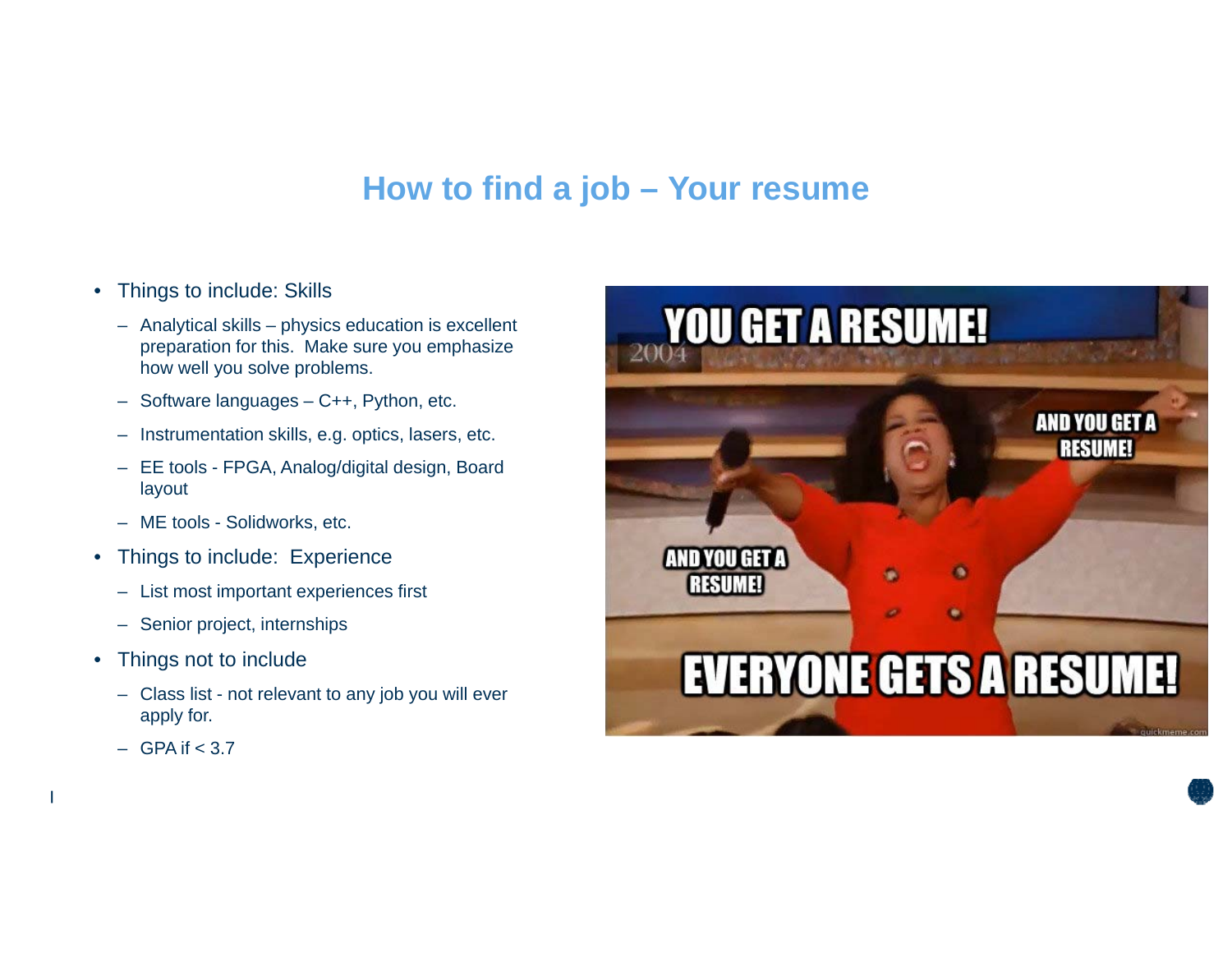### **How to find a job – Cover Letter**



Absolutely must do this!

- Tailor it to the specific position
	- Research the company before applying.
	- Match the cover letter to the job requirements.

**Know your audience** - put yourself in the position of the hiring manager and try and present your case for why you should get the job.

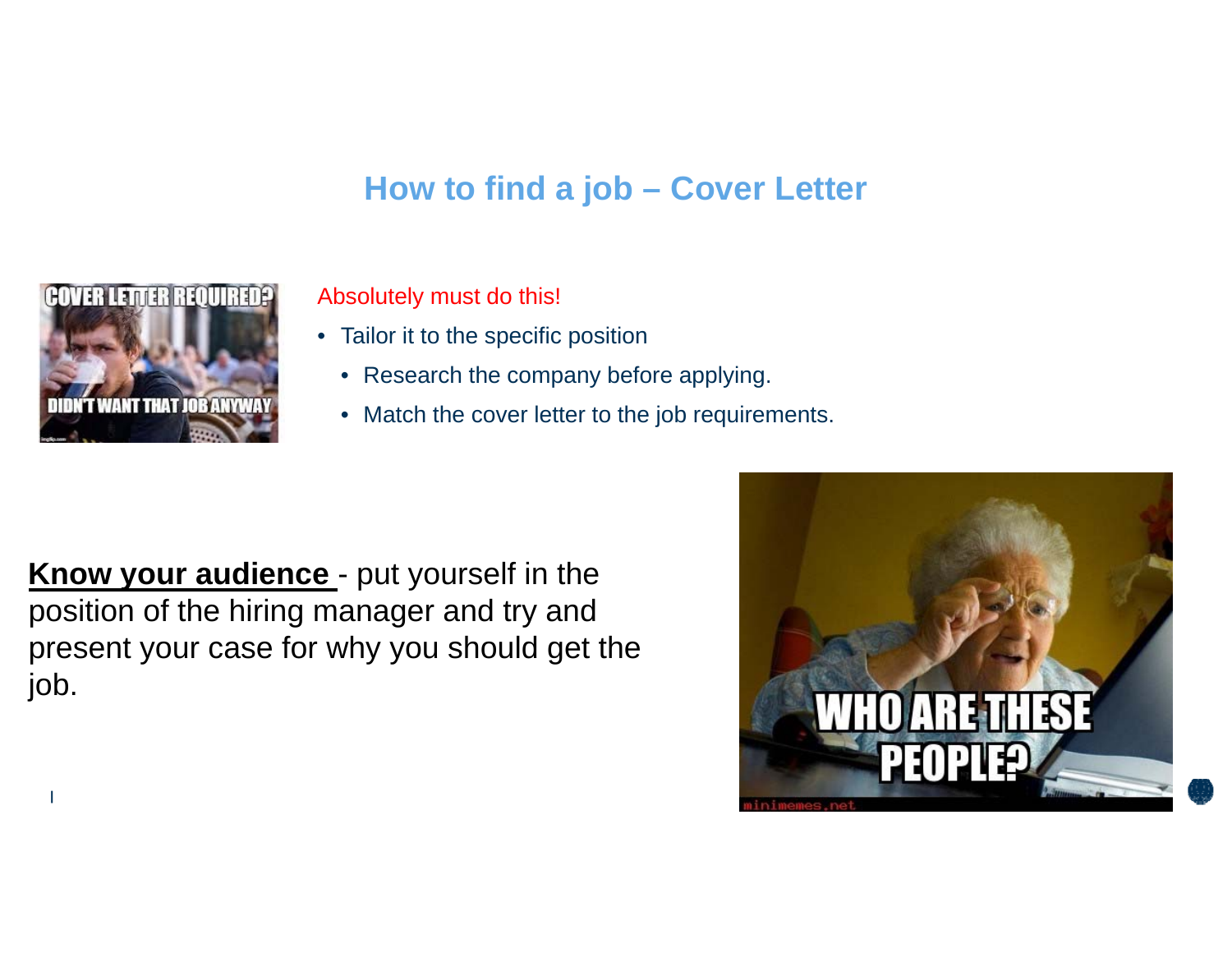### **How to find a job – Phone interviews**



- $\bullet$  Have a plan! Spend 2-3 hours more of researching the company.
- •Be able to answer a lot of canned interview questions
- Ask engaging questions! You should have lots of questions from your research.
	- Pick at least 3-5.
	- Listen to the answers and follow up.
- $\bullet$  Engage!!! This is critical - people want to hire someone who is interested and engaged with the company.
- •Be polite. This goes a long way in all endeavors.